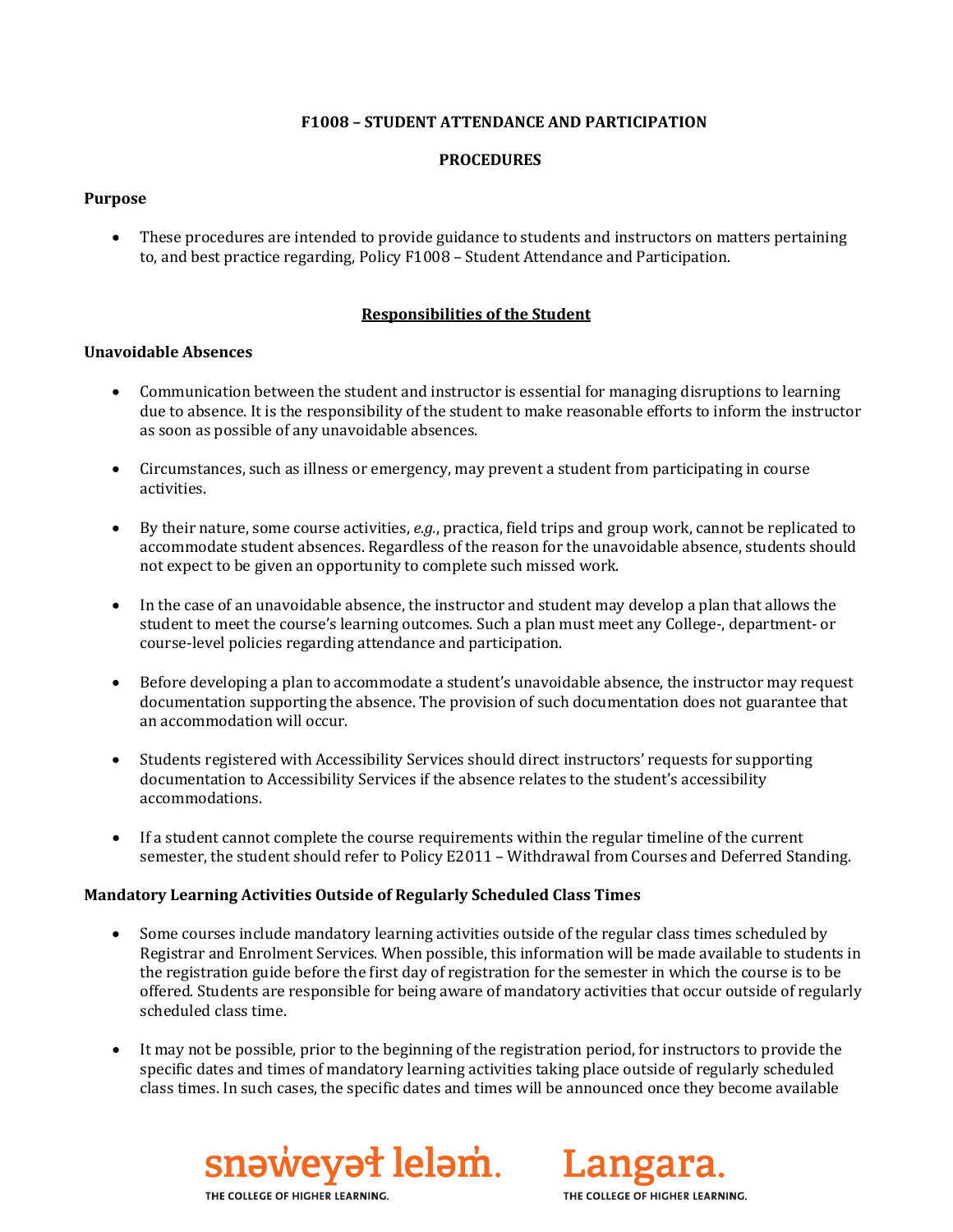#### **Langara College Procedures for F1008 Student Attendance and Participation Page 2 of 4**

and with enough notice that students could reasonably be expected to adjust their extracurricular schedules.

• Students with unavoidable, extenuating circumstances that would prevent them from attending a mandatory activity that occurs outside of regularly scheduled class time should advise their instructor in writing as far as possible in advance of the learning activity.

# **Online and Mixed-Mode Sections**

• Students are expected to meet the attendance and participation requirements of online sections and the online component of mixed-mode sections. Instructors of online and mixed-mode sections may assess student attendance and participation, and this assessment may form a component of the final course grade. This assessment will typically be determined by monitoring a student's interaction with a virtual environment, such as Brightspace or another learning management system. Students are responsible for being aware of the attendance and participation requirements of online sections and the online component of mixed-mode sections.

# **Responsibilities of the Instructor**

• Requirements may be adopted at the course-, program-, and department-level to manage student attendance and participation. Such requirements must be consistent with and are subordinate to Policy F1008.

# **Including Attendance and/or Participation in the Determination of Final Course Grades**

- When attendance and/or participation are included in students' final grades, instructors shall provide a detailed description in the course outline of this calculation. The use of rubrics is best practice.
- More information about the use of rubrics can be found by visitin[g this link](https://iweb.langara.bc.ca/tcdc/resources/teaching-resources/rubrics/) or by contacting the Teaching and Curriculum Development Centre.

# **Setting Minimum Requirements for Attendance and/or Participation**

- For some courses and programs, instructors may wish to establish minimum requirements for attendance and/or participation for successful completion of the course or program. Such requirements might be necessary to:
	- o meet learning outcomes that are experiential in nature;
	- o meet the standards of a discipline or career; and/or
	- o ensure the safety of students and those with whom they interact.
- The following are examples of situations where minimum requirements for attendance and/or participation for course or program completion might be used. The examples are provided for illustrative purposes.

# *Example 1*

Langara's Theatre Arts at Studio 58 programs deliver curriculum through experiential activities, including live studio performances. The program's learning outcomes could not be met without students' regular attendance and participation.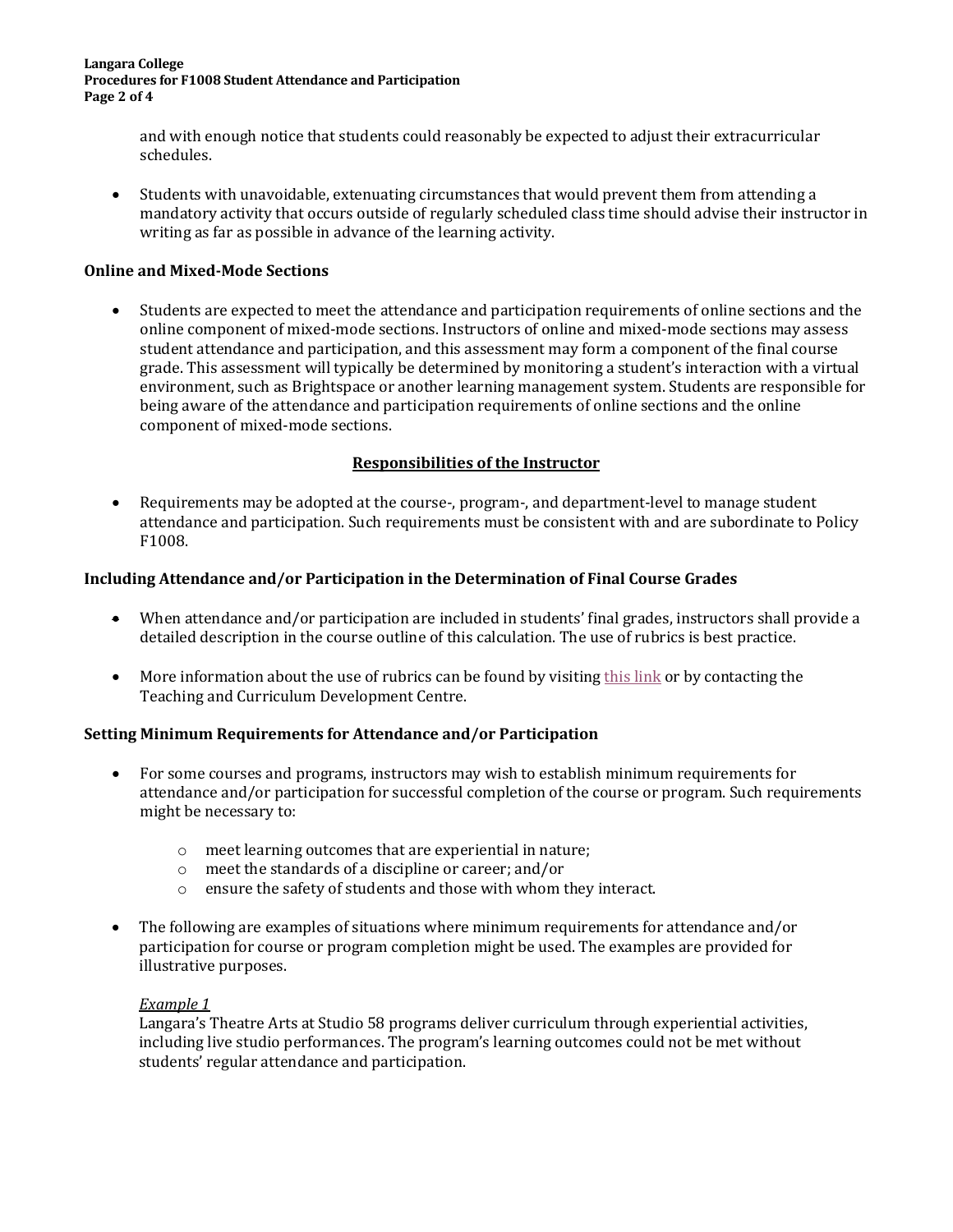#### **Langara College Procedures for F1008 Student Attendance and Participation Page 3 of 4**

### *Example 2*

Students in Faculty of Nursing programs are required to attend orientation sessions as part of clinical placements. Attendance at these orientations is mandatory, as they are essential to ensuring the safety of students and the patients with whom they interact.

## *Example 3*

In many science courses, the first lab class of each semester covers information pertaining to safety practices, including the handling of hazardous chemicals and the correct operation of equipment. Departments offering such lab courses require students to attend the first week of lab classes for successful completion of the course.

### *Example 4*

In many career programs, students are trained to enter careers with specific professional standards. Those programs may establish minimum requirements for attendance and participation to ensure that students demonstrate an ability to meet those professional standards.

## **Unavoidable Absences**

- Instructors should be reasonable and fair when considering requests for accommodation resulting from unavoidable absence. Even when absence is unavoidable, students are responsible for meeting the course's learning outcomes. Instructors may develop plans to enable students to meet learning objectives, should unavoidable absences arise.
- If a student cannot complete the course requirements within the regular timeline of the current semester, the instructor should refer to Policy E2011 – Withdrawal from Courses and Deferred Standing.

# **Online and Mixed-Mode Sections**

- Where assessment of student attendance and participation is a component of the final course grade in an online section or in the online component of a mixed-mode section, the method used for that assessment shall be clearly described in the course outline.
- More information about the use of rubrics for the assessment of student attendance and participation in online activities can be found by visiting [this link](https://iweb.langara.bc.ca/tcdc/resources/teaching-resources/rubrics/) or by contacting the Teaching and Curriculum Development Centre.

# **Mandatory Activities Outside of Regularly Scheduled Class Times**

- It might be necessary in some courses for the instructor to arrange mandatory activities outside of the regular class times scheduled by Registrar and Enrolment Services. In such cases, the instructor will include this information in the Langara Registration Guide and in the generic course outline.
- All information regarding the learning activities, including dates, times and meeting locations, shall normally be published before the first day of registration for the semester in which the course is to be offered. However, instructors may not know all scheduling details of the learning activities before the first day of registration. In such cases, instructors shall inform students of the scheduling details to the extent that they are known before the first day of registration and should inform students of the remaining details once they are known and with enough advanced notice that students could be reasonably expected to adjust their extracurricular schedules.